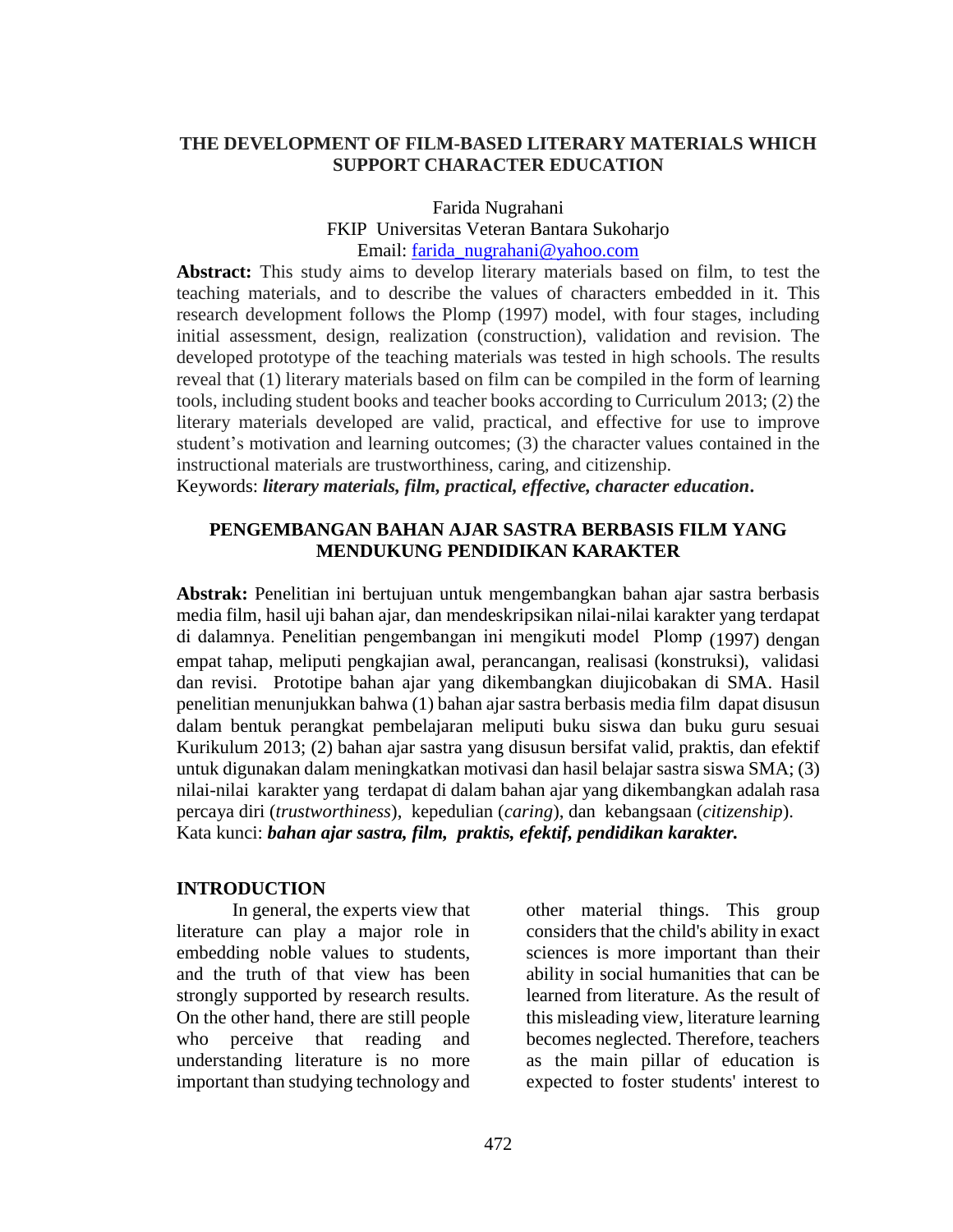learn literature, so that the character values can be implanted through literary learning.

The difficulty faced by teachers in teaching literature is in providing literary texts as teaching materials in the classroom. Studying literature means reading literary texts, understanding its contents, appreciating the beauty of the story, and living the life values conveyed by the author. Therefore, reading literature in literary learning is a necessity. For that, teacher's creativity in preparing and developing interesting teaching materials is necessary to ensure that the learning process runs effectively and optimally. However, previous research showed that in general the ability of teachers in developing interesting literary materials is still lacking, thus impacting on the low quality of literary learning in schools. This issue has actually become the topic of discussion in various scientific forums of language and literature, either through language congresses, seminars, symposia, workshops, or professional teacher training.

Literature works are one form of art, which of course have interesting properties because they contain elements of beauty. Therefore, under any circumstances, literary learning should be interesting if delivered by a professional teacher, the teacher who is able to perform their duties properly. As stipulated in the law, the teacher's duty is to carry out education and learning aimed at developing the potential of students to grow into devouted human, with noble character, who is healthy, knowledgeable, capable, creative, independent, as well

as being a democratic and responsible citizen.

Suryaman (2010:114) explains that literature as a reflection of the socio-cultural conditions of the nation must be inherited to the younger generation, because literature has a great potential to bring society towards transformation, including character transformation. As an expression of language art which is reflective and interactive, literature can be the spirit for the emergence of the movement of society transformation, even for the resurrection of a nation to a better direction, for strengthening the love of the homeland, as well as for inspiration and motivation of moral force for socio-cultural change from a slumped state. However, there are still many literature teachers in Indonesia who have not been able to perform their duties professionally. This condition is also reinforced by the results of research from the Directorate of Education Personnel of the Ministry of National Education (Harimansyah et al., 2013: 1), which showed that 61.96% of elementary, junior and senior high school teachers do not master the material being taught. To effectively teach the students, teachers need to possess adequate knowledge in various subject areas. Studies revealed that improving teachers' content knowledge deserves special attention (Yao Susan, 2017:169). If the teachers are not competent, then the students are less interested to learn, especially if the learning facilities are limited. This will be the cause for the low quality of literary learning in schools.

Based on the facts that have been described, it is deemed necessary to do research on the development of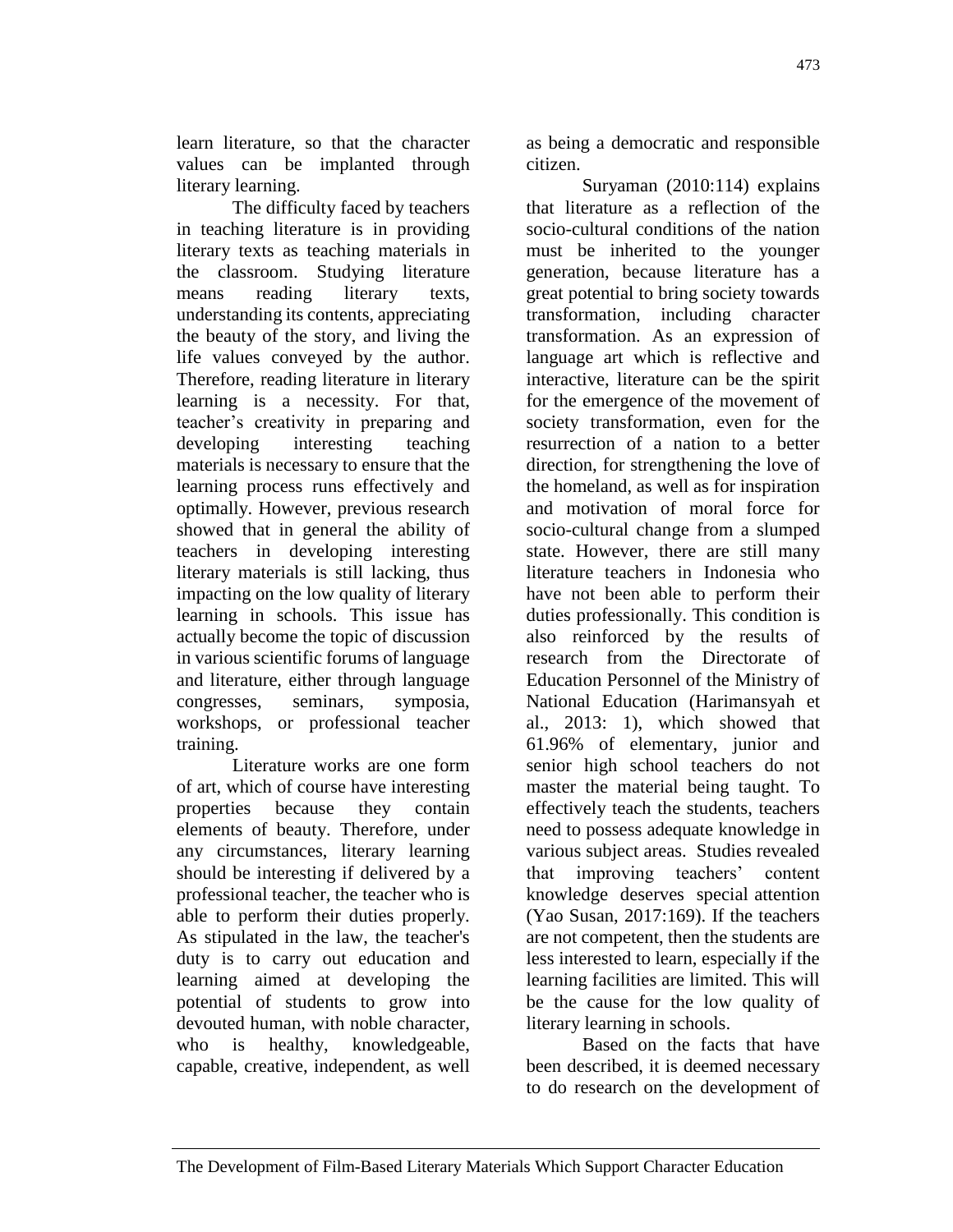literary materials to make them interesting, practical, and effective according to the demands of the curriculum 2013. Through the literary materials, it is expected that students can learn actively and creatively as well as can enjoy the learning to achieve expected results.

The purpose of this research is to develop innovative literature teaching materials that are expected to provide new scientific information that is meaningful and important for effective literary learning for educators, policy makers, and all those who concerned about the importance of education. The results of this study are expected to provide inspiration to literary teachers to organize interesting learning, and support the character education. The target character is the development of trustworthiness, caring, and sense of citizenship. The teaching materials developed in this study is expected to provide practical urgency in improving the quality of literary learning in schools, so that the goal of character education on students can be achieved.

Lazar (2013:52) explains that the student's most favorite literature is novel, but it is difficult for teachers to provide enough novels in the classroom. Therefore it is necessary to find an alternative through cinema which is a literary commodity, such as movies, songs, musical dramas, sinetrons, all of which are an ecranization of literature works. Literary novel-teaching materials delivered through the film media is an intelligent alternative as a bridge to the novel appreciation in the form of text. If the film literature as a sophisticated technology is popular with students,

then the literature (with derivative commodities) becomes closer to the students, although it was not immediately enjoyed through the text. It is certainly worth noting that given through the help of cinema (such as films, videos, musical dramas, soap operas and so on), students have the opportunity to explore, imagine, and challenge their creativity to appreciate literary works and capture the values conveyed by authors through the message of the story. This is in line with the opinion expressed by Elkins (2016:4) that during adolescence, the child will be able to generalize the problem, think abstractly, and make decisions that are concerned with morals through his experience in reading literary works. Given at that time that the student's cognitive development has reached the highest level. Therefore, through film-based literary materials, students can learn in a fun and flexible atmosphere.

Moody (2011:91) said that the purpose of literary learning is to help students' skills in language, to improve their cultural knowledge, to develop creativity and taste, and to support the formation of a praiseworthy character. Correspondingly, literature can be used as a means to prepare students to become cultured and characterized human beings. In literary learning, students perform the learning process by experiencing to discover new knowledge through transformation and knowledge assessment. In that case, there is an interactive process of communication between teachers and students, students with other students, and students with teaching materials, for the exchange of thoughts and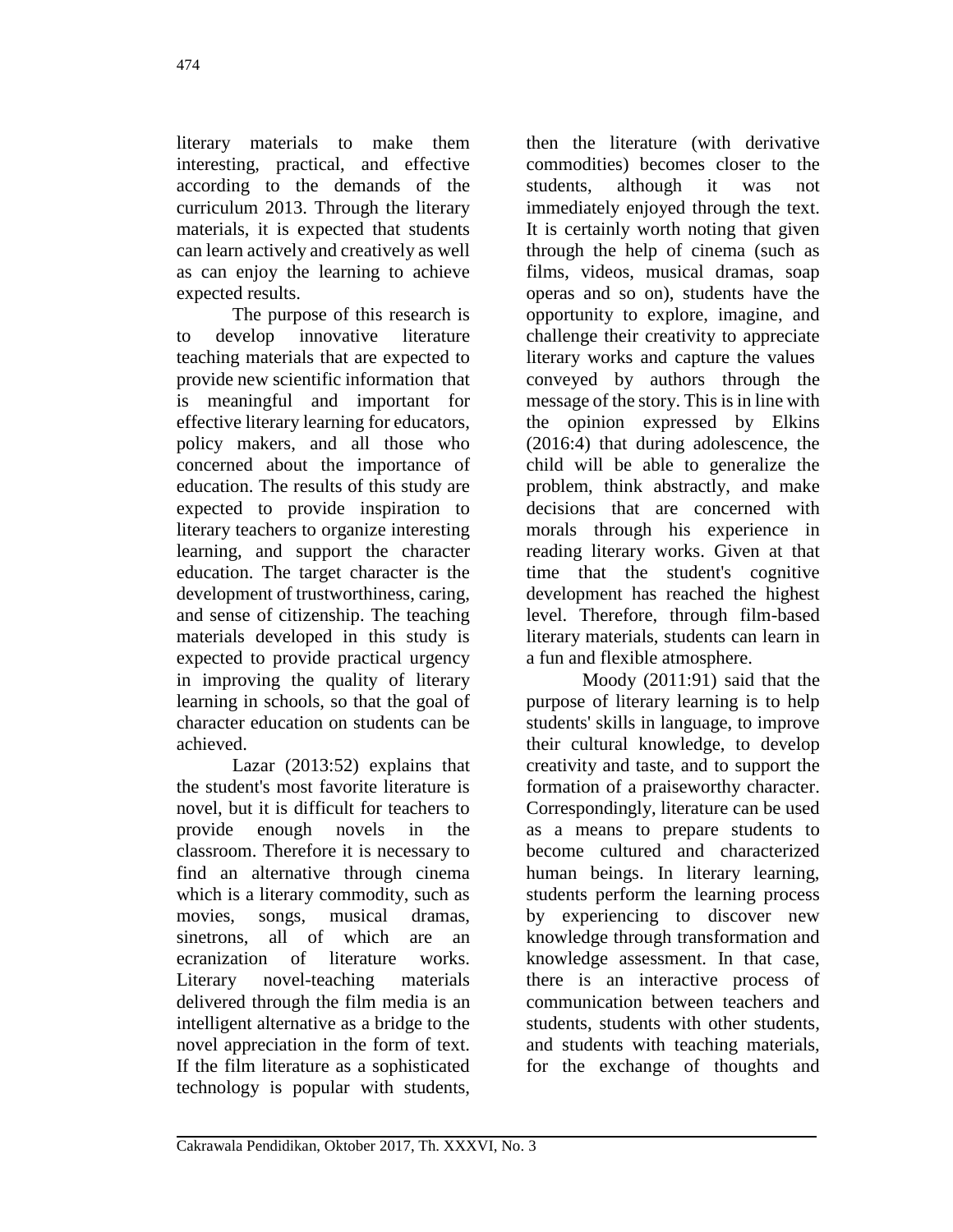feelings that produce influence among them (Brown, 2001:165).

Accordingly, according to Lazar (2013:52), literary materials should be selected by considering the students 'ability to understand the language in the literary text, and the learning experience that supports the students' skills in literature. It also needs to consider the psychological development and socio-cultural background of students with literary texts that students will read.

To create a more effective learning, media assistance is generally required. Learning media can serve as a messenger tool. Through the media, learning messages become more easily captured by students. Good learning media can increase students' motivation to learn, and play an active role in learning. The media that is now a popular among student is a technologybased media, including the film media. The use of such media can encourage the growth of social awareness and learning awareness in students

Considering that the literary learning contributes to character education, as a means of character building, psychology, and good behavior, it is necessary to realize that the learning process requires several stages. Those stages begin with a process of understanding the values, the cultivation of the values that are understood, the habituation of those values, and then is the repetition and culturalization of values that have been understood in everyday life

Character education is a developmental process that involves knowledge, feelings, and actions, coherently and comprehensively. Therefore the character education

process needs to involve the community of consensus-holders of the karmic, stakeholders, integrated curriculum, adults as models, and students in positive activities. Samsuri and Marzuki (2016:24) referring to the Character Education Partnership (2003) formulate that the effectiveness of character education needs to be measured by several indicators. The indicator is as follows. (1) Promoting ethical values as the basis of character; (2) Interpreting the whole character, including thoughts, feelings and behaviors; (3) Using a comprehensive and proactive approach; (4) Concerning for the school community; (5) Providing opportunities for students to perform moral actions; (6) An academic curriculum that encourages the development of student personalities; (7) Encouraging the development of student motivation; (8) Involving all parties to guide the development of the student's personality; (9) Provide support to students in finding their character; (10) Involving families and communities in the effort of character building students; (11) Providing an opportunity for students to display good character. Through these various indicators, the development of students to find a good character during the process of education in schools can be monitored.

In fact, today many people's behavior shows the character fading. Suryaman (2010:113-114) said that rising of poverty, corruption, as well as the strengthening of money politics, are a reflection of a life that is not characterized for a developed civilized nation. These empirical phenomena must be immediately realized. The realization of the awareness is the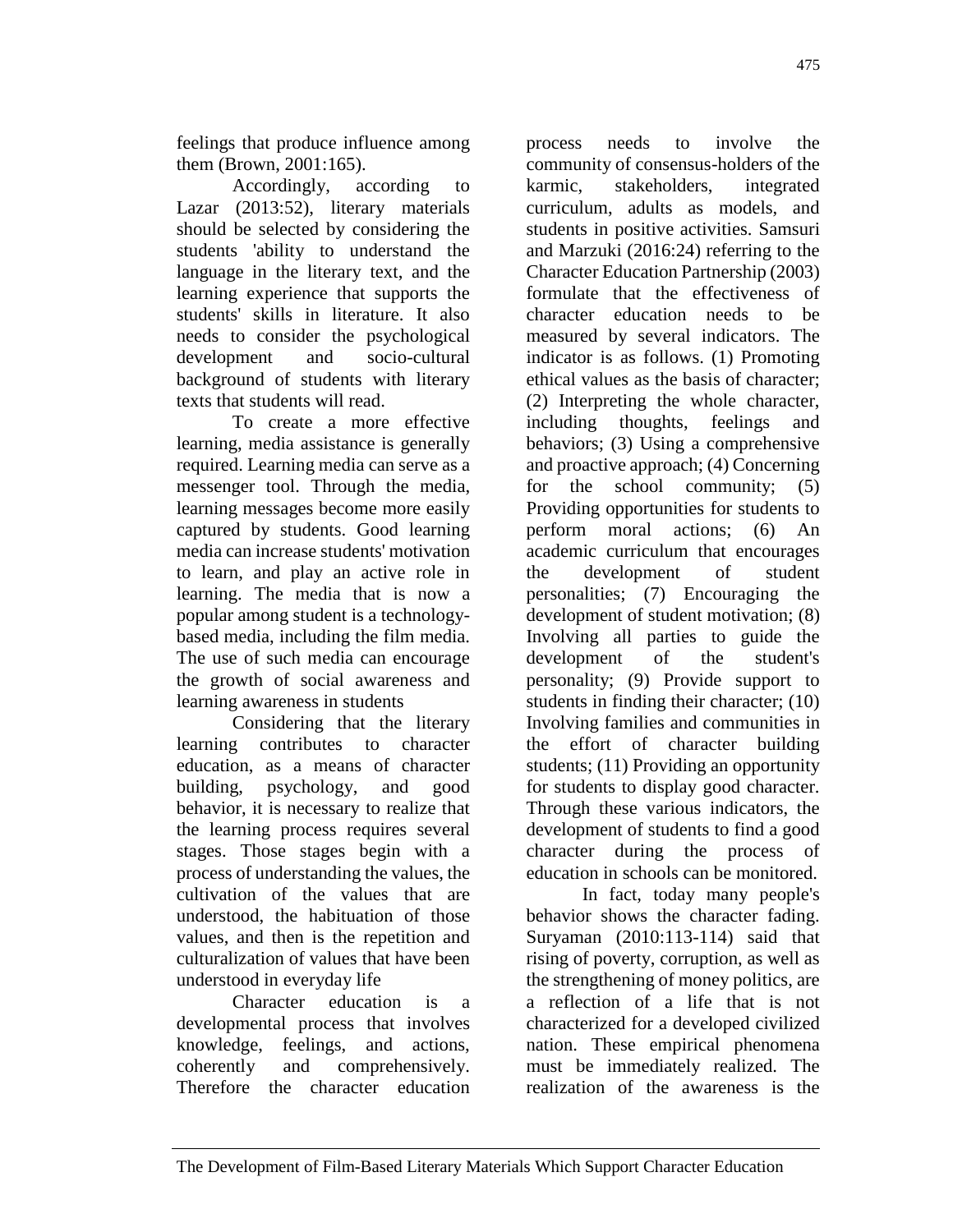development of various strategies to improve the quality of learning in schools. One of them is the functioning of literary learning as a character development media. For that reason, this study presented about film-based literary materials that supports character education.

# **METHOD**

This research uses development research approach. The object is literature-based teaching materials that contribute to character education, which is valid, practical and effective for use in high school learning. The focus of this research is the development of literary materials consisting of student books and teacher books. The design of this study follows the Plomp model (1997:12) with four stages including initial assessment, design, realization/construction, test, evaluation, and revision. At the evaluation stage, and the revision is done repetition, until the prototype of teaching materials that meet the requirements valid, practical and effective. For that purpose, the prototype that has been developed is tested to SMA Veteran 1 Sukoharjo as the subject of this research.

In general, prototype of the final teaching materials are performed in various stages. The prototypes 1, 2, 3, and the continuity, as each of the later prototypes is an improvement over previous prototypes. Research continues until the final prototype,

which is a media-based literary teaching materials that is innovative, effective and contributes to character education.

This development research begins from the initial assessment stage, ie observation of the factual conditions in the field, the study of learning theories and methods of learning, as well as the assessment of the process of character formation. At the design stage, the design of learning tools, and instruments, and instruction manual for the use of teaching materials developed along with the learning tools. In the realization stage, a model component is defined, including syntax, social systems, support systems, instructional impacts and associated impacts. In the validation and revision phase, validation is performed by requesting consideration from the literature experts and practitioners in the field. The results of validation and revision of this stage are hereinafter referred to as prototype 1. Furthermore, a field trial is conducted, to obtain prototype 2, and thus to be tested again in the field until it gets the prototype according to the desired model. The output of this research is film-based literary teaching materials that contribute to character education. The developed teaching materials are arranged in the form of teacher books and student books for one subject, complemented by learning tools and guiding instructions.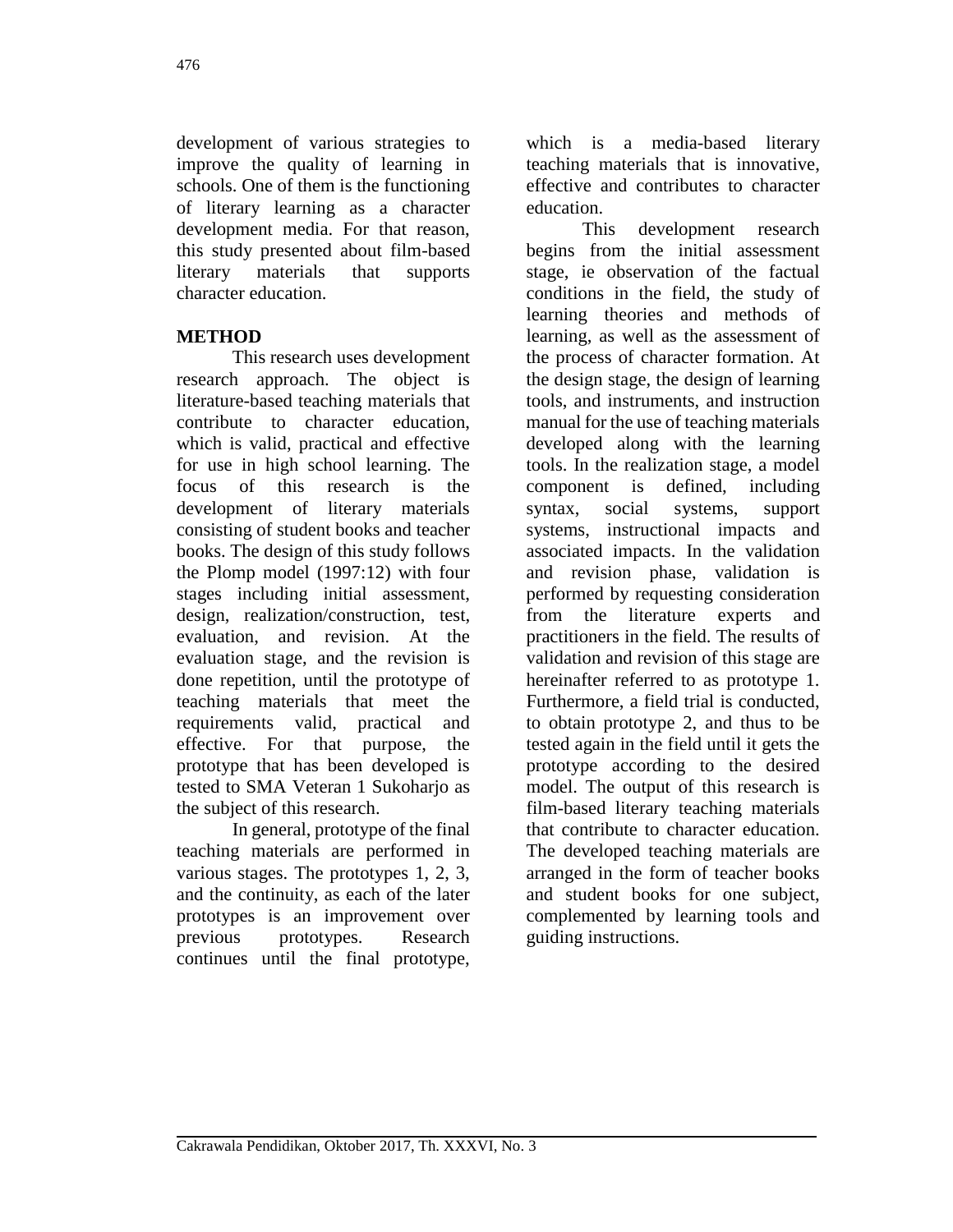

Figure 1. The Development Chart of Film- based Literary Teaching Materials

Data and data sources required in this study are as follows. (1) Data and data sources for validation. To find out the validity of the construction of the books and learning tools, it is necessary to assess the expertise of literature teachers and practitioners in the field. (2) Data and data sources about the practicality of instructional materials are prepared. In order to obtain data on practicality, expert and practitioners data sources are required to state whether or not the prepared book is applied in the lesson, and the learning outcomes in the classroom by applying the prepared book. (3) Data and sources of data on the effectiveness of instructional materials are prepared. To obtain the data , an observation of the activities of students and teachers is

 $\overline{\phantom{a}}$ 

required during the learning process, student responses in following the learning process and student learning outcomes data and the characters that are formed.

The validity, practicality and effectiveness analysis of film-based literary materials that contribute to character education is performed as follows. (1) Validity Analysis, by seeking the average of the validator's valuation. Average score (V) was confirmed with determination of the validity category interval of the model as follows: V <1.5 means invalid,  $1.5 \le$ V <2.5 means less valid,  $2.5 \le V \le 3.5$ means valid enough,  $3.5 \leq V \leq 4.5$ means valid,  $4.5 \leq V$  means very valid. (2) Practicality Analysis through Feasibility and Performance.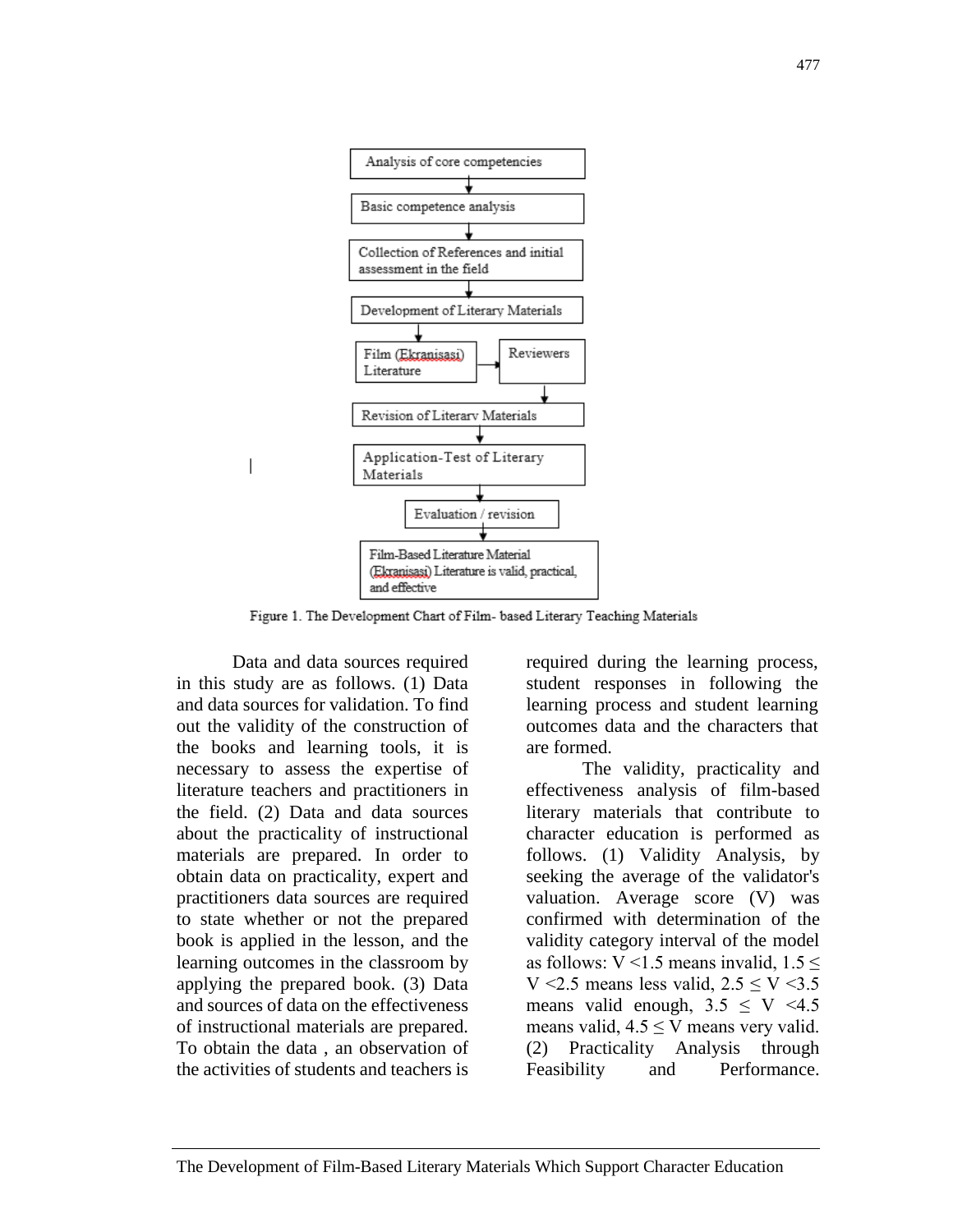Feasibility analysis is done by searching the average of validator valuation. The average score (L) was confirmed with the following determinants of feasibility: L <1.5 means very unfeasible,  $1.5 \le L \le 2.5$ means less feasible,  $2.5 \le L < 5$  means quite feasible,  $3.5 \leq L \leq 4.5$  means feasible,  $4.5 \leq L$  means very feasible. The analysis of engagement is done by finding the average of the observer score. The mean score (T) was confirmed with the determinant category implementation interval of the model, with the following Criteria: T  $\leq$ 1.5 means unfulfilled, 1.5  $\leq$  T  $\leq$ 2.5 means a small fraction is done,  $2.5 \le T$  $\leq$ 3, 5 means half done, 3.5  $\leq$  T  $\leq$ 4.5 means most is done,  $4.5 \le T$  means all done. (3) Effectiveness Analysis model includes analysis of student learning outcomes, student activities, student responses, and the ability of teachers in managing learning.

Analysis of student learning outcomes based on data evaluation of learning outcomes (tests), and work tasks. Learning mastery is seen from the mastery of individuals and classical. Individuals are declared complete learning if they get a score of at least 6, and the classical achieved if at least 80% of individuals have been completed. Analysis of student activity is done through observation in following learning. Student activity is seen from the average frequencies of observations. Furthermore, the model is said to be effective if at least 80% of students respond positive. Finally, the analysis of teachers' ability to manage learning is done by seeking the average score from observers observing the learning process. The mean score (K) was confirmed with the following

determinant category interval: K <1.5 means very low,  $1.5 \le K \le 2.5$  means low,  $2.5 \leq K \leq 3.5$  means moderate, 3.5  $\leq K \leq 4.5$  means high,  $4.5 \leq K$  means very high.

## **RESULT AND ANALYSIS**

In line with the problems and objectives of the formulated research, the results of this study are grouped into three parts, including: (1) the development of film-based literary materials; (2) the validity, effectiveness, and practicality of the use of teaching materials module developed. (3) the character values contained in the instructional module. The teaching modules developed are divided into two kinds, namely student book and teacher book. Student book is a module of instructional materials that are structured to assist students in learning. Student books for Indonesian language subjects include two activities that are context building activities and modeling of media linkage film titled *Laskar Pelangi* and *Tanah Surga Katanya*. To be able to better understand each activity, there are 5 outlined tasks that must be completed by the students. The five tasks consisted of training questions in the form of long descriptions and brief descriptions. Problems with long descriptive answers are found in tasks 2, 3 and 4. Meanwhile, the questions with short answers are found in tasks 1 and 5.

The teacher book is the instruction manual for teachers as a benchmark in the learning process. The teacher's book contains general instructions and specific instructions.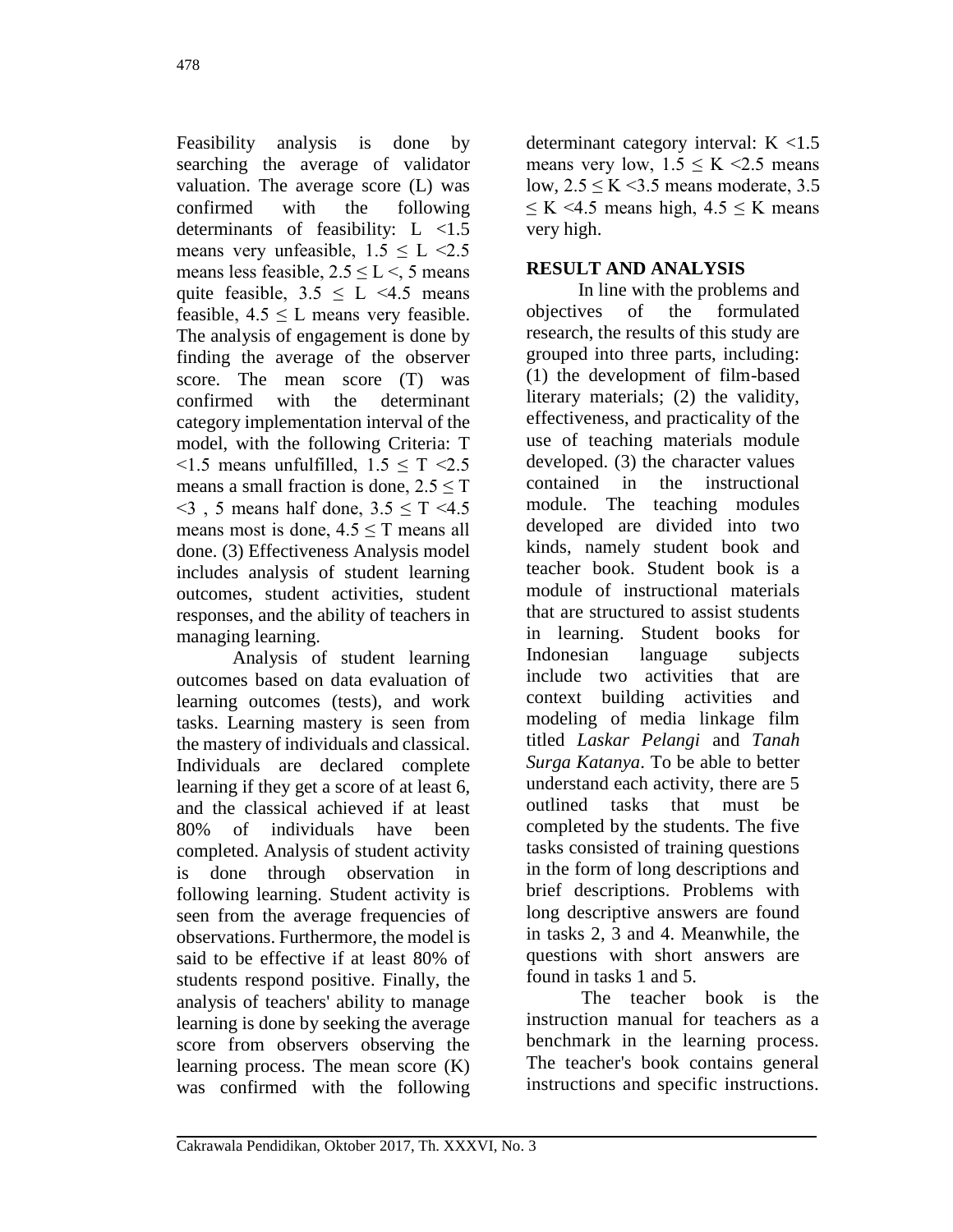General instructions contain materials, methods, and evaluations. In the general guideline, there are introduction, concept of matter, and score judgment. The specific instructions contain the criteria for assessing student assignments and recording of student activities. In this specific guideline, the context building and text modeling are outlined which includes the activities that teachers need to do in the learning process. In the specific instructions it is also described the form of assessment applied in the learning

process. In addition, there is also information about syllabus and RPP. Syllabus is a learning program that will be used as a basis in making the Learning Implementation Plan (*Rencana Pelaksanaan Pembelajaran/ RPP*). The syllabus is prepared based on guidance which contains information about: name of school, subject, class, semester, time allocation and standard of competence. The syllabus display in the curriculum 2013 for high school as listed in the following table.

### Tabel 1. Syllabus of Bahasa Indonesia for High School Class XI

| <b>School Name</b>                                                                         | : SMA Veteran 1 Sukoharjo                            |  |  |
|--------------------------------------------------------------------------------------------|------------------------------------------------------|--|--|
| <b>Subject Name</b>                                                                        | : Bahasa Indonesia                                   |  |  |
| Class                                                                                      | $\cdot$ XI                                           |  |  |
| Semester                                                                                   | $:1$ (Satu)                                          |  |  |
| Time Allocation                                                                            | $: 2 X 30$ minutes                                   |  |  |
| <b>Core Competence</b>                                                                     | :Understand, apply, and analyze factual, conceptual, |  |  |
| procedural, and metacognitive knowledge based on their curiosity about science,            |                                                      |  |  |
| technology, art, culture, and humanities with the insights of humanity, nationality, state |                                                      |  |  |
| and civilization on the causes of phenomena and events, and applying procedural            |                                                      |  |  |
| knowledge in the field of specific studies in accordance with their talents and interests  |                                                      |  |  |
| to solve problem                                                                           |                                                      |  |  |
|                                                                                            |                                                      |  |  |

| Core<br>Competenceces | Material | Indicator   Learning<br>Experience   Allocation | Time | Source Score |  |
|-----------------------|----------|-------------------------------------------------|------|--------------|--|
|                       |          |                                                 |      |              |  |
|                       |          |                                                 |      |              |  |

The teacher's job before teaching is to make a learning plan. The teaching administration created before teaching is called RPP, which components include the following.

(1) Identity of subjects containing information about the units of education, class, semester, course, subject and number of meetings. (2)

Core Competence, which is the minimum ability qualification of learners that describes the knowledge, attitude, and skills expected to be achieved in a subject. (3) Basic Competency, which is several capabilities that must be mastered by learners in certain subjects as a reference for the preparation of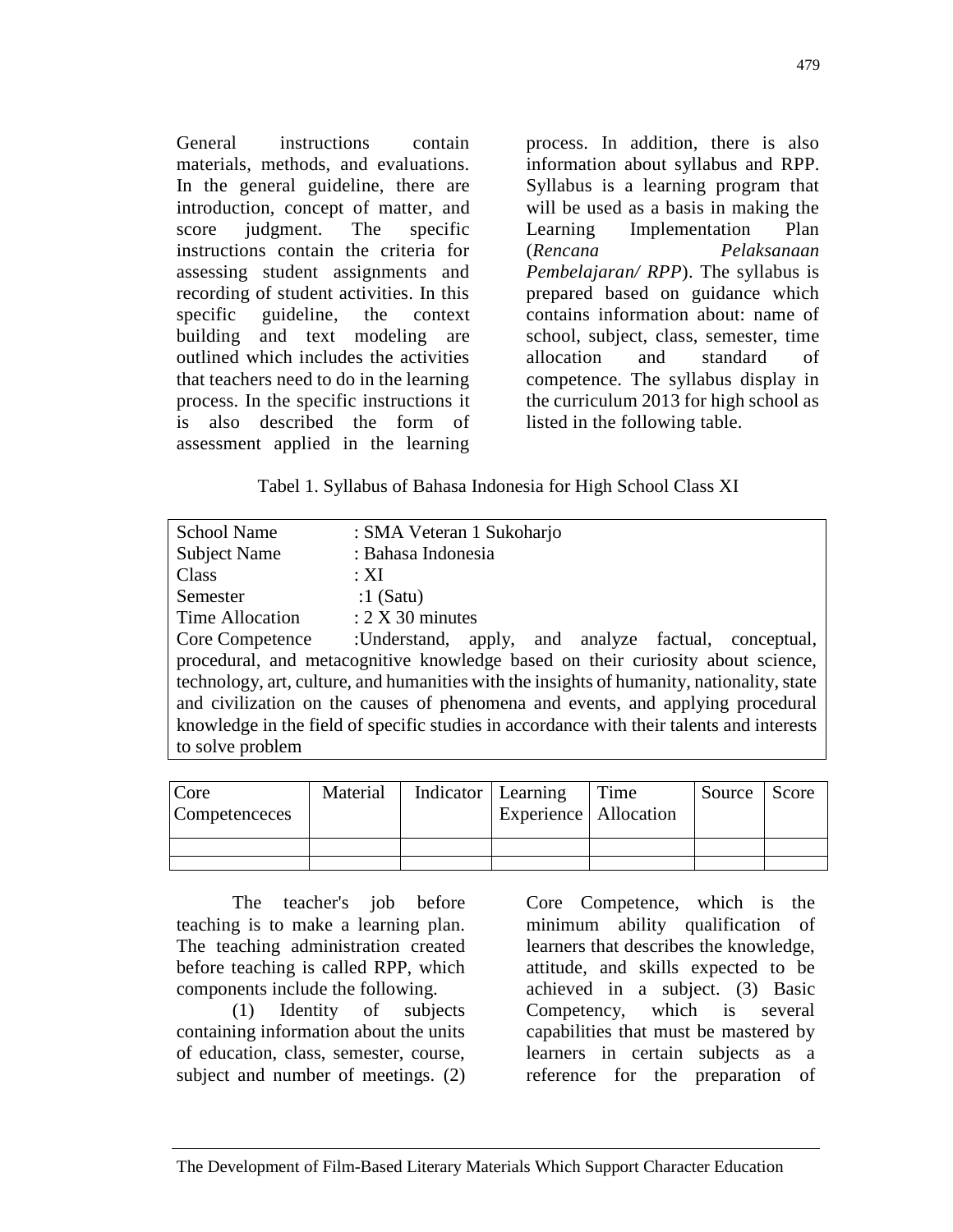indicators of success of learning. (4) Indicators of achievement of competence, which are measurable and / or observable behaviors to demonstrate the achievement of certain basic competencies that are subject to subject assessment. This competency achievement indicator is formulated by using operational verbs that can be observed and measured, covering three domains of attitudes (affective), knowledge (cognitive), and skills (psychomotor). (5) The purpose of learning, which is the goal to be achieved in the learning process accordingly with determined basic competencies.

(6) Teaching materials, which is material that contains facts, concepts, principles, and relevant procedures, and written in the form of items in accordance with the formulation of competency achievement indicators. (7) Time allocation, which is the time division that is determined in accordance with the requirements in achieving the objectives and the learning load. (8) Learning method, which is method used by teacher to realize effective learning process so that learners can achieve competence according to indicators that have been determined. The learning methods are chosen based on the situation and condition of learners, as well as the characteristics of indicator and competency to be achieved on every subject. (9) Learning activity, an activity to achieve a basic competence. Consist of description of the steps of activity at each meeting including preliminary, core and closing activities.

(10) Assessment of learning outcomes includes instrument and

assessment procedures, including assessment of processes and outcomes, in accordance with indicators of achievement of competencies that refer to the Assessment Standards. (11) Learning resources are developed based on main competency, basic competency, teaching materials, learning activities, and competency achievement indicators.

In relation to the second objective of obtaining a set of valid, practical, and effective teaching material modules, the next step is to validate the developed teaching materials by asking judgments by the experts according to the field. As previously planned, validation is done on the basis of the attainment of aspects (1) the form / format of the book, (2) the appropriateness between the content of the book and the curriculum, (3) the language used, and (4) the benefits to the learning process. Every aspect is also detailed in sub-aspects. Validation results conducted through expert judgments which are distinguished in the following criteria. (1) Score 1 means not good, (cannot be used yet, still need consultation). (2) Score 2, that is good enough (applicable, but requires a lot of revisions). (3) Score 3, meaning good (can be used but still requires a little revision). Score 4, meaning very well (can be used without revision). Meanwhile, the validation results indicate that the developed teaching materials are included in the third criteria, that is in good category, and can be used but still require a little revision.

Besides the format, and its suitability to the curriculum, the language used in textbooks is also a decisive indicator of whether the book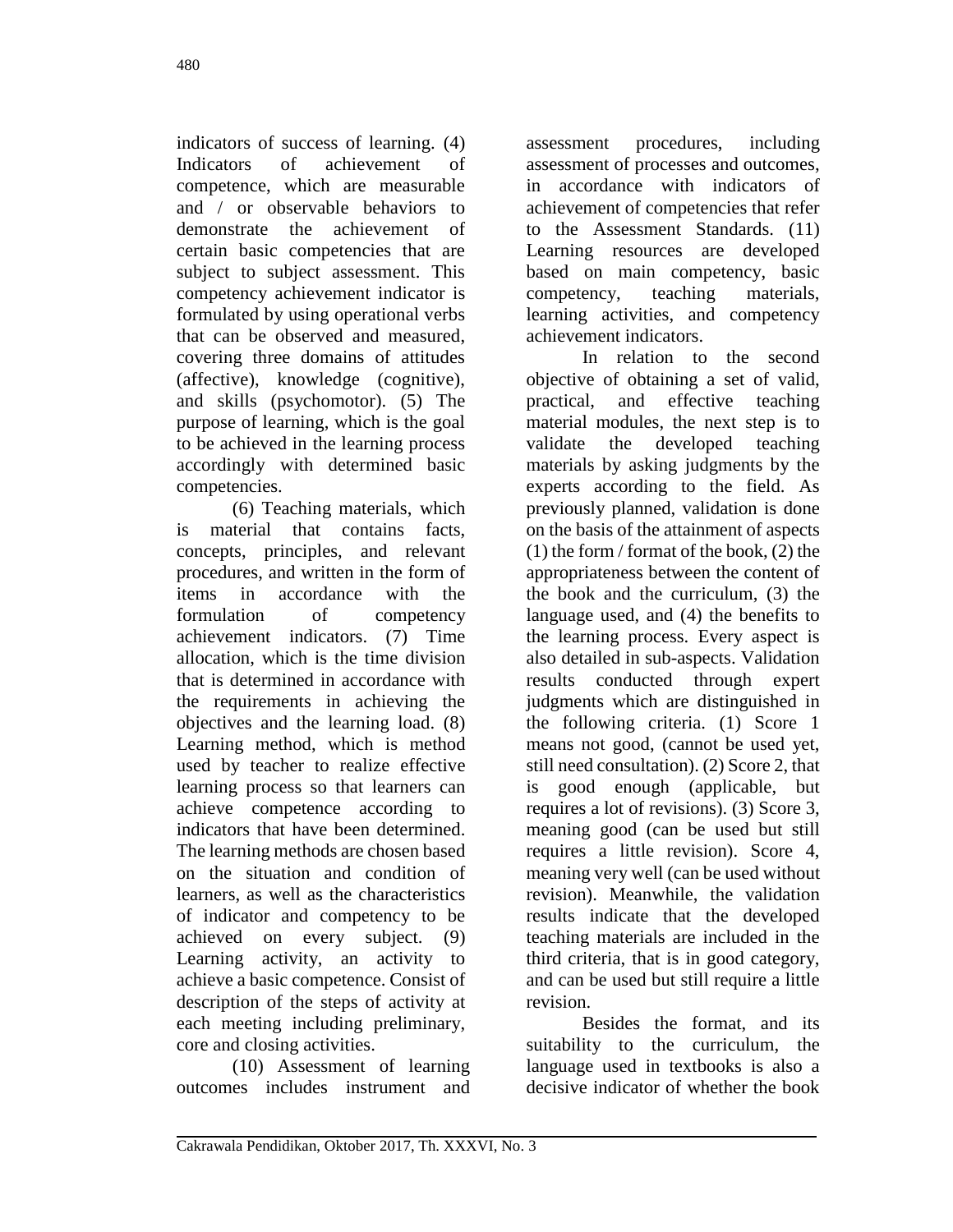is a good one. As it was informed by Fadillah, Syarifah and Jamilah (2016: 110), that in developing teaching materials, the use of language is one important factor to consider. The language selection and word variety (diction) in compiling the effective sentence affect tp the quality of

teaching materials developed. The following is presented the results of expert validation of the quality of teaching materials are prepared based on the criteria aspects, forms or format, the suitability of the contents of the book with the curriculum and its benefits to the learning process.

Table 2. Expert Assessment on the Quality of Developed Teaching Materials

| No.          | Indicator                                                                                           | Average |             |
|--------------|-----------------------------------------------------------------------------------------------------|---------|-------------|
|              |                                                                                                     | score   | Category    |
| $\mathbf{1}$ | The format of the book according to the book $3,60$<br>writing standard generally                   |         | Valid       |
| 2            | The book systematic writing is standard and $3,50$<br>consistent                                    |         | Valid       |
| 3            | Materials presented in accordance with the 3,62<br>syllabus of "Bahasa Indonesia Kurikulum<br>2013" |         | Valid       |
| 4            | There is a clear guide to the selection teaching $3,53$<br>materials                                |         | Valid       |
| 5            | There is a clear indication of the selection of $3,42$<br>learning method                           |         | Quite Valid |
| 6            | There is a clear indication of learning 3,44<br>evaluation                                          |         | Quite Valid |
| 7            | There is a clear indication of the student $3,50$<br>learning outcome assessment criteria           |         | Valid       |
| 8            | There is a clear guide to the recording of $3,51$<br>student activities                             |         | Valid       |
| 9            | The language used is standard, coherent, 3,71<br>effective, and communicative                       |         | Valid       |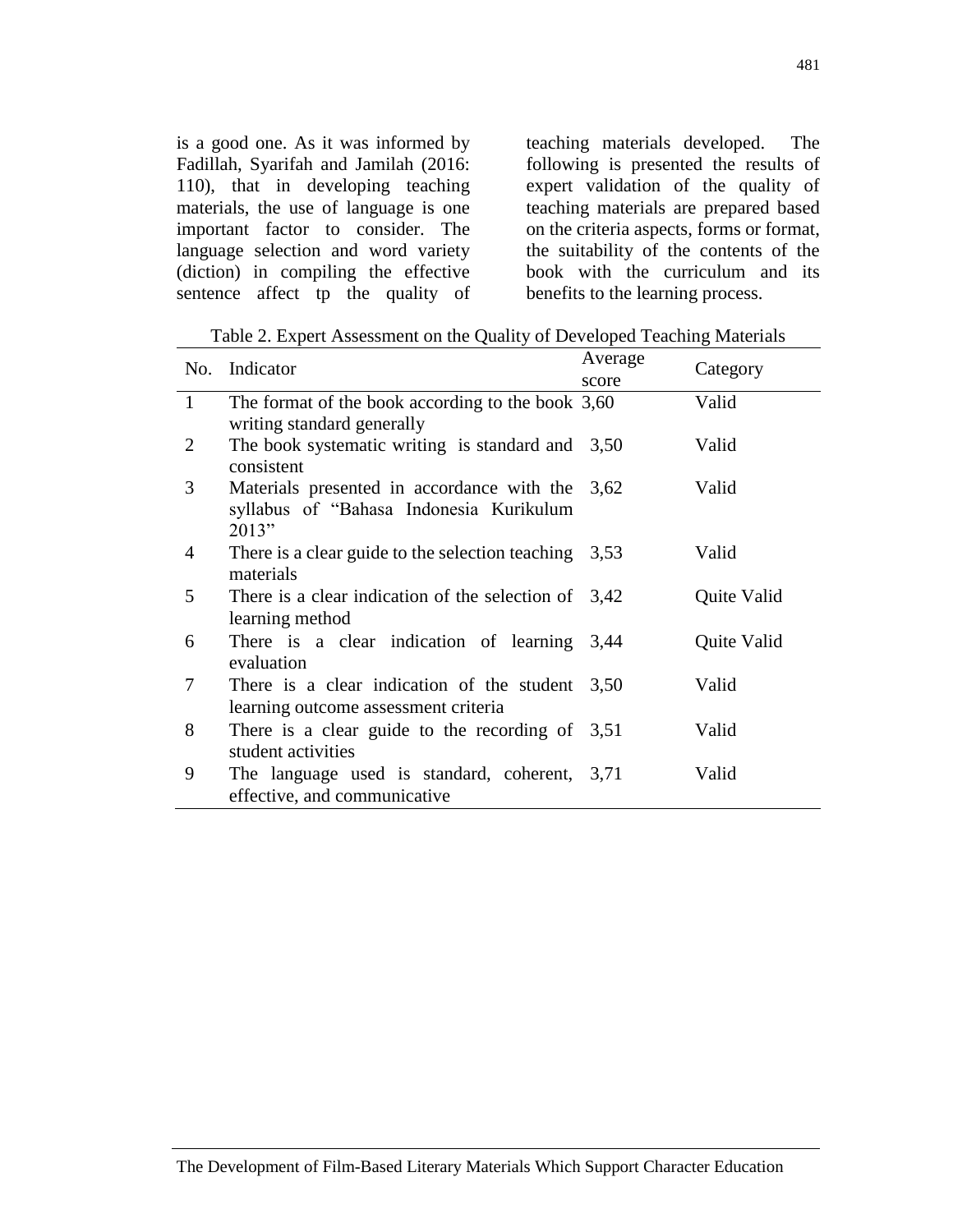|                             | No. Indicator                                                            | Average<br>Score | Category    |
|-----------------------------|--------------------------------------------------------------------------|------------------|-------------|
| $\mathbf{1}$                | In the teacher's book there is a detailed                                | 3,35             | Appropriate |
|                             | description of the learning steps and instructions<br>for their use.     |                  |             |
| $\mathcal{D}_{\mathcal{L}}$ | In the student book there is a description of $3,62$                     |                  | Appropriate |
|                             | learning instruction for students.                                       |                  |             |
| 3                           | Interesting book view.                                                   | 3,42             | Quite       |
|                             |                                                                          |                  | Appropriate |
| 4                           | The material presented is easy to understand.                            | 3,60             | Appropriate |
| 5                           | The material is conveyed in accordance with the<br>syllabus.             | 3,50             | Appropriate |
| 6                           | Selected movie media supports the material<br>presented                  | 3,71             | Appropriate |
| 7                           | Selected movie media supports achievement of 3.64<br>learning objectives |                  | Appropriate |

| Table 3. Assessment of Practicality of Teaching Material in terms of |  |
|----------------------------------------------------------------------|--|
| Feasibility                                                          |  |

| Table 4. Assessment of the Practicality of Teaching Materials in terms of |
|---------------------------------------------------------------------------|
| Performance                                                               |

| No. | Indicator                                                                                                                         | Average<br>Score | Category    |
|-----|-----------------------------------------------------------------------------------------------------------------------------------|------------------|-------------|
|     | Teaching material based on film media that is<br>arranged practical and has the potential to<br>improve student learning outcomes | 3,75             | Mostly done |
|     | The film selected as a media has the potential to<br>improve students' learning motivation                                        | 3.96             | Mostly done |
|     | Movies selected as media,<br>support<br>the<br>achievement of learning objectives                                                 | 3.87             | Mostly done |
| 4   | The prepared teaching materials can support<br>character education                                                                | 3.90             | Mostly done |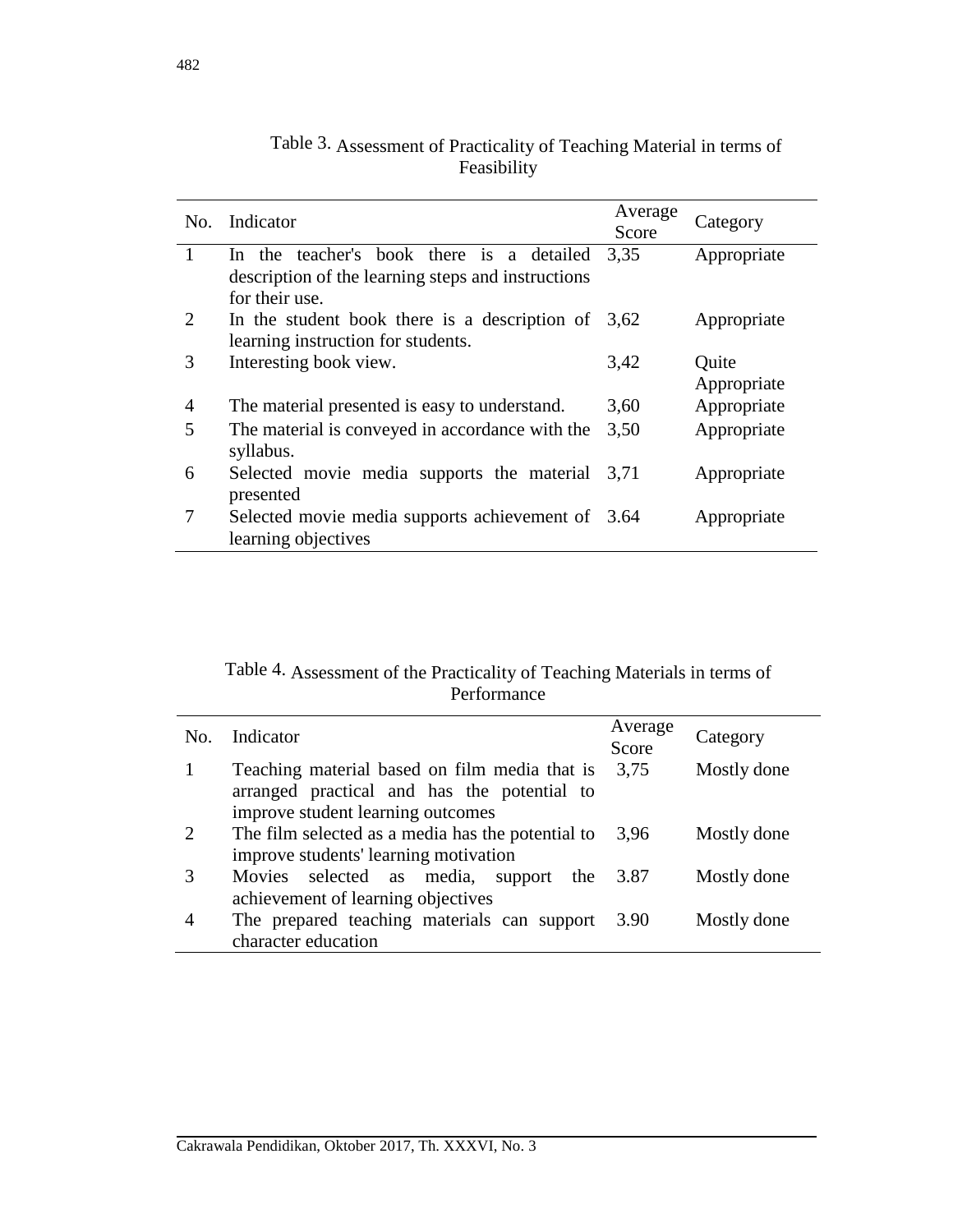| Assessment of the Effectiveness of Learning Materials |                                                     |         |          |  |
|-------------------------------------------------------|-----------------------------------------------------|---------|----------|--|
| No.                                                   | Indicator                                           | Average | Category |  |
|                                                       |                                                     | Score   |          |  |
|                                                       | Most students respond positively                    | 3,80    | High     |  |
| 2                                                     | Students are active in learning process             | 3,51    | High     |  |
|                                                       | Teachers manage learning well                       | 3,62    | High     |  |
| $\overline{4}$                                        | Students are motivated to perform tasks well during | 3.41    | High     |  |
|                                                       | the learning process                                |         |          |  |
|                                                       | Students complete in learning                       | 3.48    | High     |  |

Table 5

Furthermore, based on view that literature play a major role in the planting of noble values in students, then to achieve that goal, in this study developed literature-based literary materials film media. Through the media film literature is expected that the learning can attract students' interest. The film media is a film that originated in literary novels, such as the film "Laskar Pelangi"; "Sang Pencerah "; "Ayat-Ayat Cinta ", "Tanah Surga", "Perempuan Berkalung Sorban", "Negeri 5 Menara", and so on, which are very popular among people. The films inspire people to develop a commendable character, in accordance with the pillars of character education that are interrelated, namely (1) a sense of responsibility, (2) respect, (3) justice (fairness),  $(4)$  courage,  $(5)$  honesty,  $(6)$ citizenship, (7) self-discipline, (8) caring, (9) perseverance (Maksudin, 2013:140).

Through the visualization of the pictures and dialogue of the cast characters in the novel filmed story, the message in the story can be more easily captured by the audience. Thus the character values can be implanted to the audience as an appreciator. For

example, in literary learning with novel material "Laskar Pelangi", then the film was made from the novel (*ekranisasi*) can be used as teaching material. The media-based teaching materials of this film will make it easier for teachers to convey the message content in the novel as written in the original text. Truly the literary learning (with the novel material) should not ignore the text, but the making of film into a literary novel can be used as a bridge of appreciation before students read the novel.

The film "Laskar Pelangi", as the original novel tells the story of village children from the Malay Community in Bangka Belitung which are poor. The life of those poor children are always contrasted with the prosperity and well-being of a group of immigrant communities from tin companies in modern and multicultural community. The children who are members of Laskar Pelangi are poor and have minimal facilities, trying to improve the fate of their future with the spirit of togetherness and solidarity. Through the visual presented in the film, the spirit of poor children from Bangka Belitung who call themselves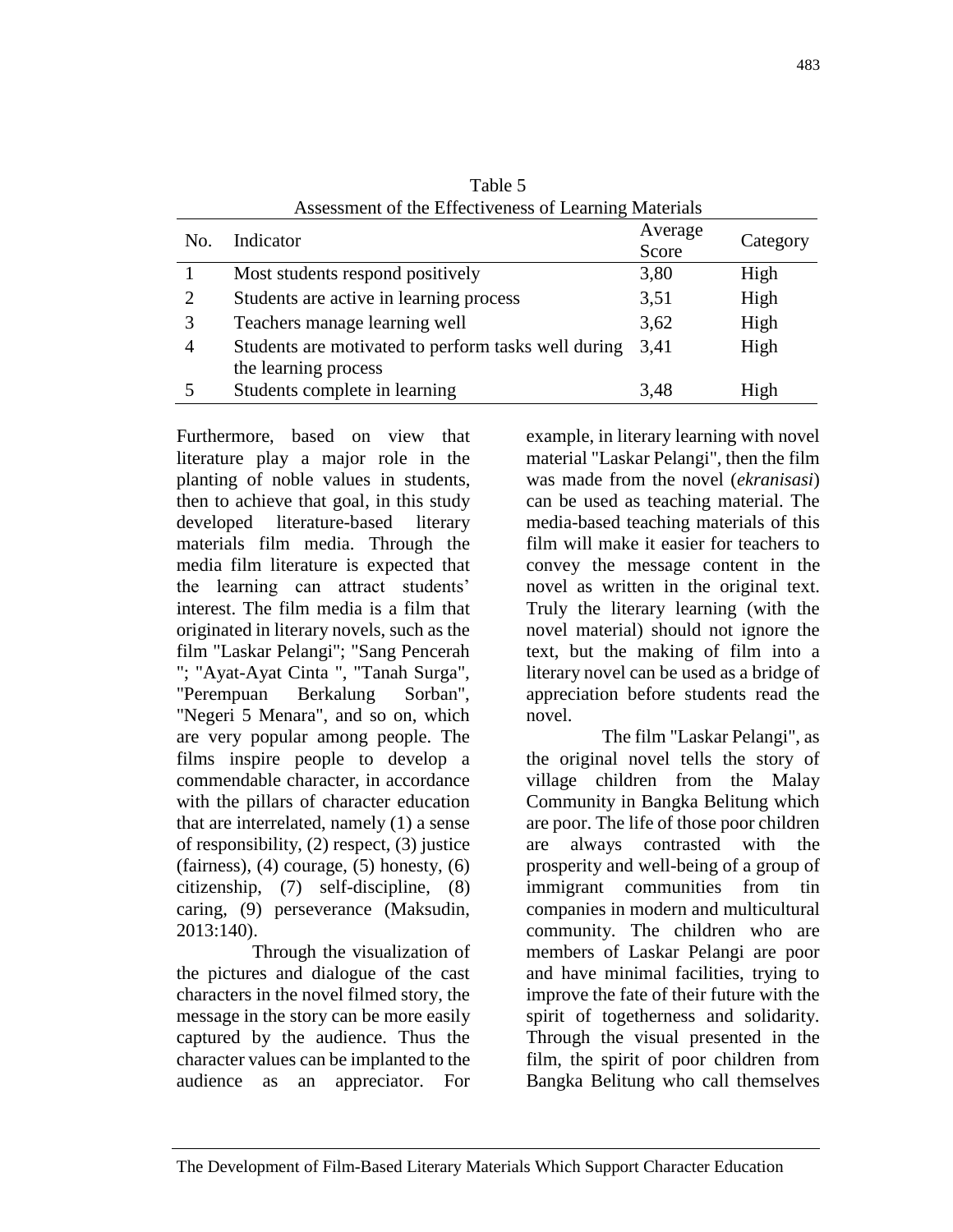as Laskar Pelangi can be clearly illustrated. Each character shows a strong character in the spirit of nationalism, solidarity and togetherness in maintaining the natural surroundings and culture of the community. The use of children characters' points of view. The presentation implies that, in the context of building nationalism, the constructed meanings of the nationalist nationalism (Noorman; Nafisah, 2016: 206).

Of course, there are still some Indonesian films that are made from literary novels (*ekranisasi*), can be used as a media learning to convey the values of life, such as tolerance attitude in the context of multiculturalism (Tonbuloglu Aslan and Aydin 2016: 1). However, through the example of the film "Laskar Pelangi" is at least understandable that the film *ekranisasi* sourced from the literary (novel) is very good used as a medium that can increase motivation and achievement of student literature learning as well as having a contribution to character education. Given that film is an effective medium to relay various messages-this case, and among others, ideology. Film does not only give visual presentations to stay in the audience's mind (Safrina; Nia, 2016:207). This is in line with the findings of Sunarti, Rahmawati, and Wardani (2016:60) study, that the use of appropriate and interesting learning media can improve students' learning achievement and motivation, as well as the cultivation of values.

Through the example of film media "Laskar Pelangi" selected in the development of this teaching materials can be done characterization of the students to the students during the

process of literary learning. Thus it shows that through the introduction of film media literature-based materials *ekranisasi* can give good character during the learning process at school.

# **CONCLUSION**

Based on the findings of study and discussion, it can be concluded that the literary materials based on film media can be arranged in the form of learning tools in the form of student books and teacher books in accordance with the Indonesian syllabus of "Bahasa Indonesia dalam Kurikulum 2013". Both forms of books containing the developed teaching materials have been tested for validity, practicality and effectiveness. The test results indicate that the literary materials that are organized are included in the category of good, and can be used but still require a little revision. Meanwhile, the character values contained in the instructional materials that are composed of values related to trustworthiness, caring, and citizenship.

Based on the findings as described above, it can be concluded that the literary materials based on the film media that have been compiled are valid and practical, so that effective use in learning literature in high school. Through instructional materials, students become more active in learning and learning is fun. In addition, the instructional materials are also very supportive to build student character, in accordance with the pillars of character set by the government in the character education program at school.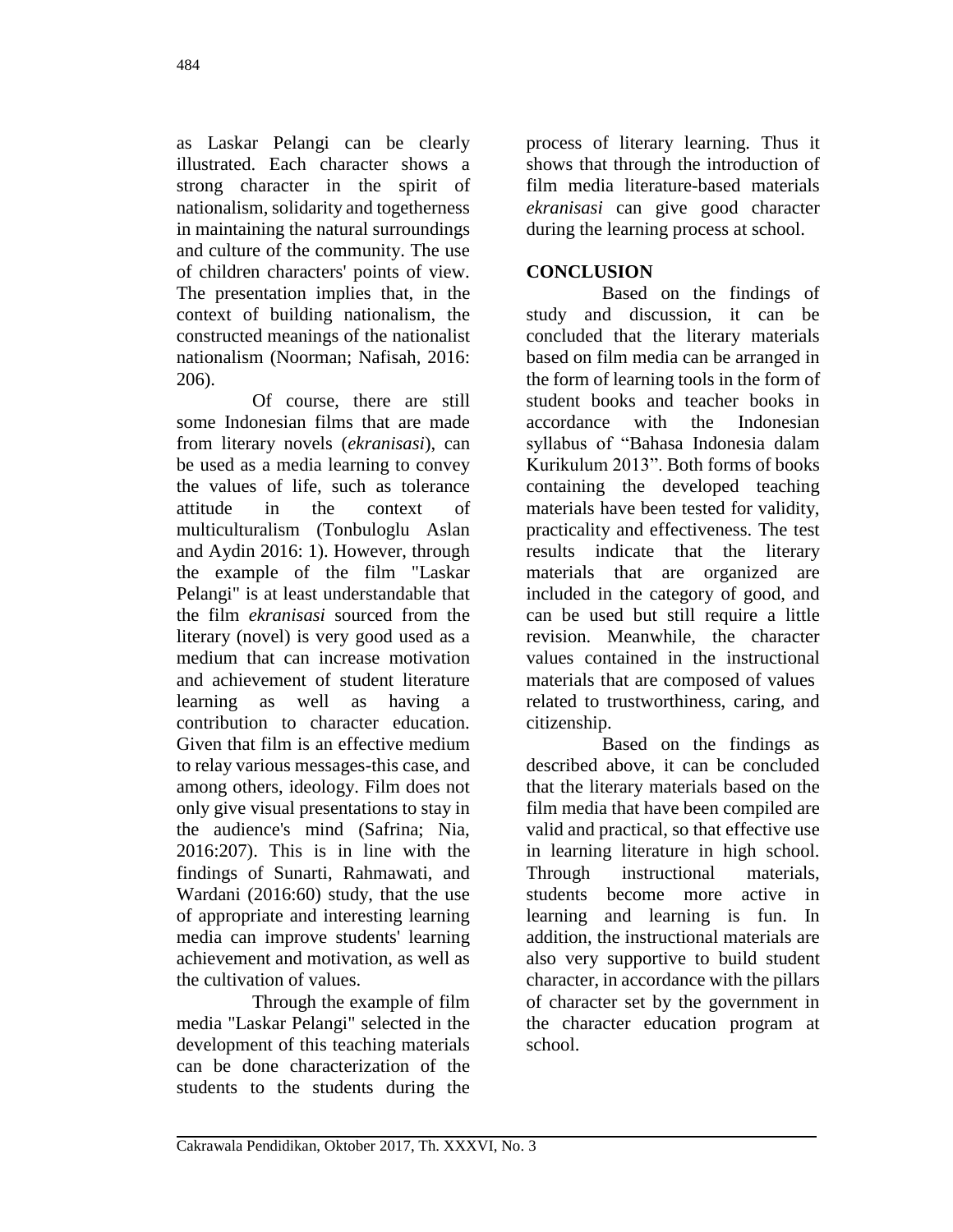#### **ACKNOWLEDGEMENT**

On this opportunity, the team of study delivered their gratitude to the Directorate General of Higher Education who has provided funding for the implementation of this applied product study for two years, also to the colleagues, principals, teachers and students of Veteran I senior high school who have been willing to be a reviewer, resource persons, and subjects in this study. The main one, this acknowledgement is given to the manager of the journal *Cakrawala Pendidikan* from *LPPM UNY* who has the pleasure to publish scientific articles of this study. Hope this will be useful.

#### **BIBLIOGRAPHY**

- Brown. H.D. 2011. *Teaching by Principles: An Interactive Approach to Language Pedagogy. (2 nd ed.).* New York: Addison Wesley Longman, Inc.
- Elkins, Deborah. 2016. *Teaching Literature*. Ohio: Charles Merrill & Publishing Co.
- Fadillah, Syarifah dan Jamilah. 2016. "Pengembangan Bahan Ajar Struktur Aljabar untuk Meningkatkan Kemampuan Pembuktian Matematis Mahasiswa. dalam *Cakrawala Pendidikan, Jurnal Ilmiah Pendidikan* XXXV (1), 106- 113.
- Fu, Yao; Sibert, Susan; 2017 "Teachers' Perspectives: Factors That Impact

Implementation of Integrated Curriculum in K-3 Classrooms". *International Journal of Instruction*. January 2017 Vol.10, No.1 ep-ISSN: 1694-609X

- Harimansyah, Ganjar. Marliana, Lina. dan Widodo, Edi Rakhmat. 2013. "Uji Kompetensi Guru Bidang Sastra di SMA Perlu atau Tidak?" *Makalah* dalam Konferensi Internasional Himpunan Sarjana Kesusasteraan (HISKI), 18-21 Agustus 2005 di Swarna Dwipa Palembang.
- Lazar, Gillian. 2013. *Literature and Language Teaching, Answer Guide Teachers and Trainers.* United Kingdom: Cambridge University Press.
- Moody, H.L.B. 2011. *Theaching of Literature*. London: Longman.
- Maksudin. 2013. "Pendidikan Karakter Nondikotomik (Upaya Membangun Bangsa Indonesia Seutuhnya), dalam *Jurnal Pendidikan Karakter* Tahun III, Nomor 2, 137-152).
- Noorman, Safrina; Nafisah, Nia. 2016 . "Contesting Indonesia in Children's Films: an Analysis of Language Use and Mise-En-Scène": *Indonesian Journal of Applied Linguistics*, Vol. 5 No. 2, 296- 306.
- Plomp, Tjeerd,1997. Educational and Training System Design .